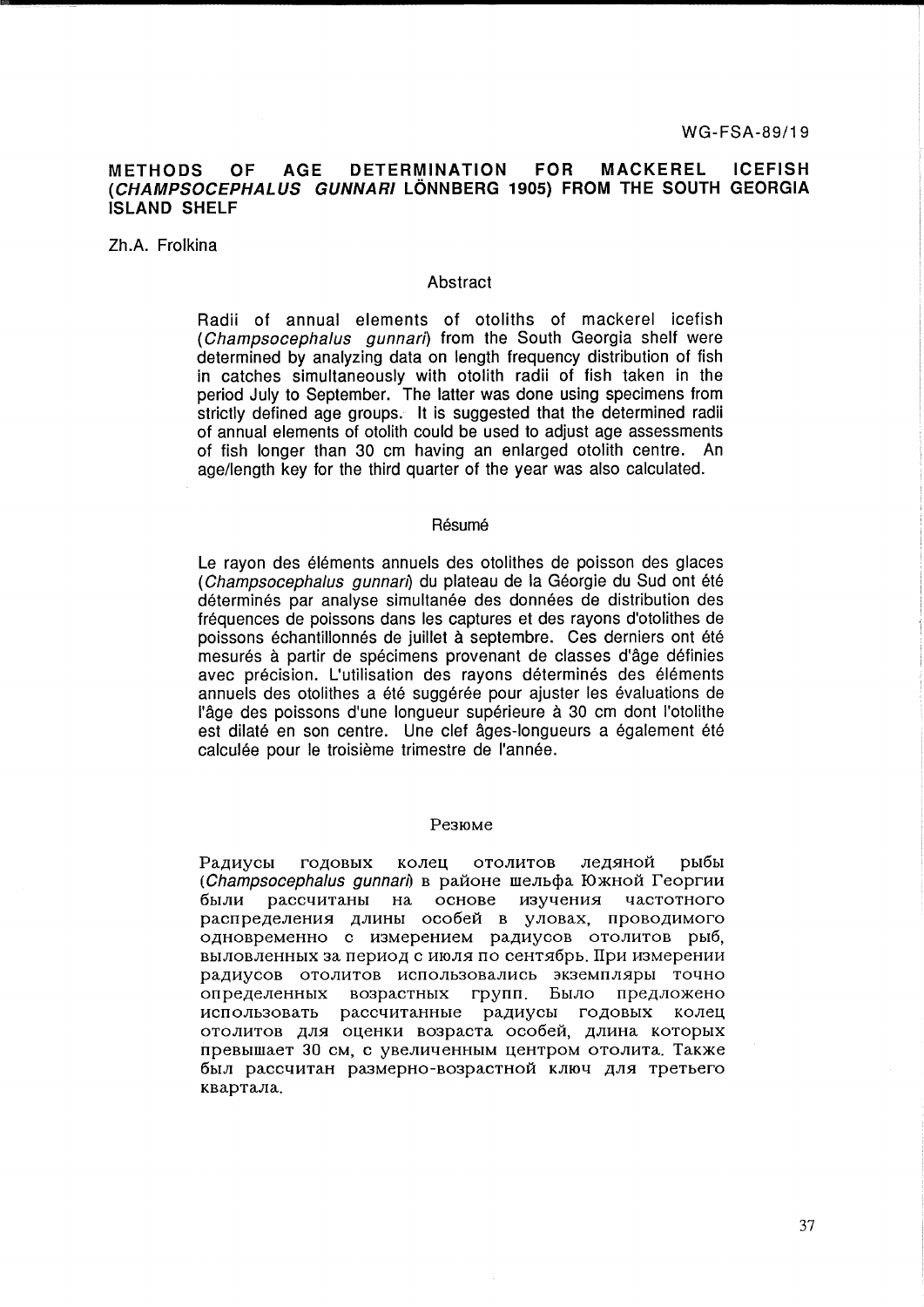# Resumen

Los radios formados por los elementos anuales en los otolitos del draco rayado (Champocephalus gunnari) de la plataforma de Georgia del Sur fueron determinados analizando los datos de distribución talla-frecuencia de los peces capturados, simultáneamente con radios de otolitos de peces pescados en el perfodo de julio a septiembre. Esto ultimo fue hecho usando especfmenes de grupos de edad estrictamente definidos. Se sugiere que los radios de elementos anuales de otolitos puede ser utilizados para ajustar la evaluación de peces de longitud mayor de 30 cm que tengan el centro del otolito agrandado. Tambien se calculó una clave de edad/longitud para el tercer trimestre del año.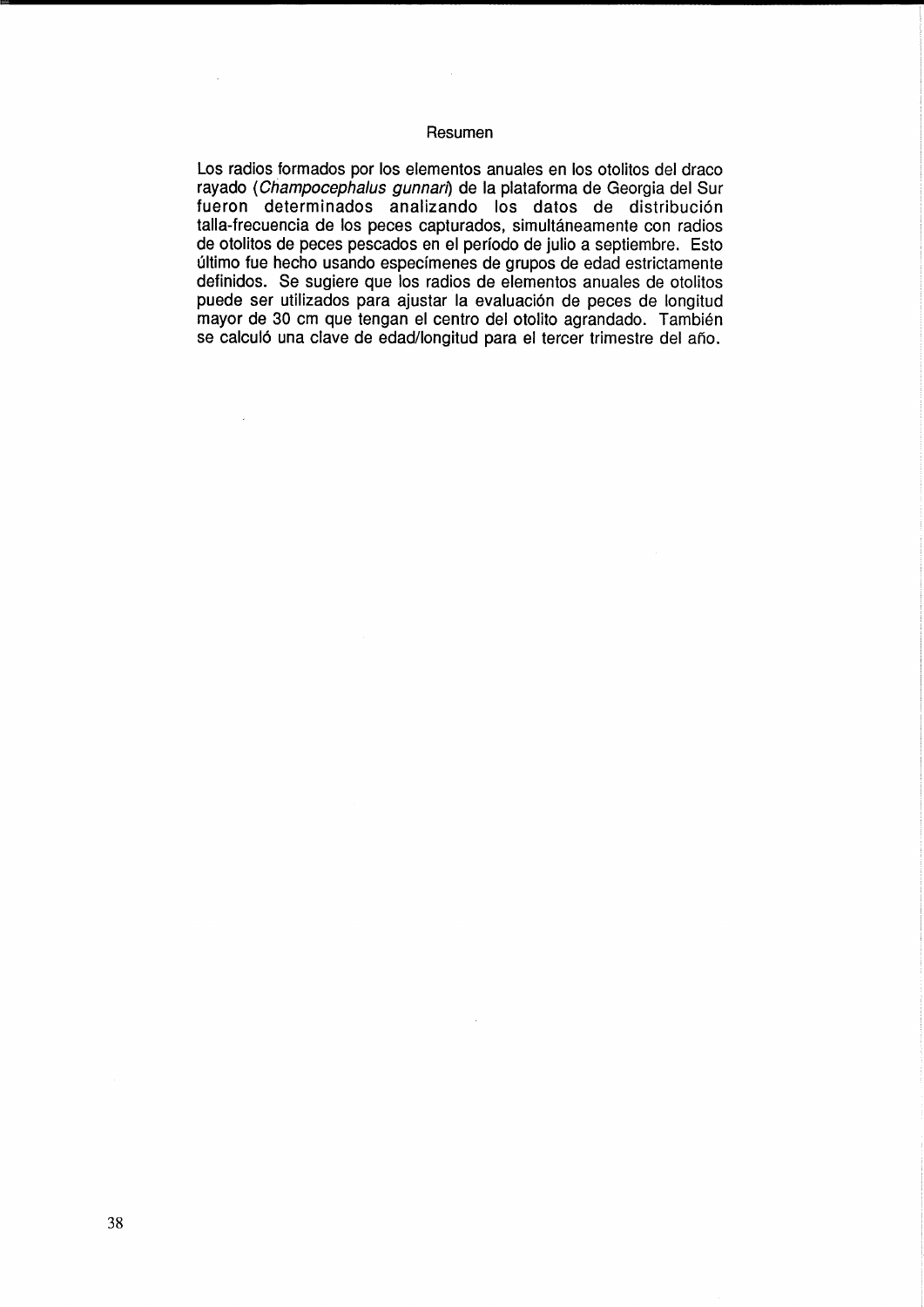# 1. INTRODUCTON

The mackerel icefish (Champsocephalus gunnari), is a member of the Channichthyidae family and is widely distributed in the Antarctic and sub-Antarctic waters of the Atlantic Ocean. The study of its various ecological characteristics has received a great deal of attention from Soviet and foreign researchers. (Andriyashev, 1969; Efremenko,1979; Kochkin, 1979; Lisovenko, 1982; Permitin,1972-3; Bellisio, Tomo 1970; Kock, 1975, 1979, 1980; Kompowski, 1980; Olsen 1955; Rudd, 1954; Rembiszewski, Krzeptowski 1978, Sosinski, 1983). To the present, however, agreement upon the correct method of age determination has not been reached. Therefore insufficient investigation has been undertaken regarding growth rate, natural mortality, age at maturation and, consequently, patterns of population dynamics.

At the Workshop on Age Determination of Antarctic Fish held in Moscow in 1986, it was decided that it was necessary to continue development of age determination techniques for C. gunnari.

Methods of age determination of fish are quite well detailed by Chugunova (1959). Age assessment, however, is somewhat subjective and much depends on the experience of the scientist. Thus, experienced scientists achieved a 95% agreement rate in a cross-checking of 101 cases of age determination and a rate of 89% for age determination in the case of older specimens while those of little experience managed rates of 78% and 36% respectively (Clark, 1958, cited in Shentyakova, 1971). Hence it is essential to develop more objective ways of interpreting results of scale "reading". A technique for verification and clarification of age assessments has been suggested by Mina (1973).

This technique has been applied in this work for age determination of a range of Antarctic fish. This technique has proven to be beneficial in decreasing the possibility of errors in age determination when used by different scientists.

# 2. MATERIALS AND METHODS

Research material was collected aboard research vessels Gizhiga, Pioner Latvii, Slavgorod, Evrika and others from 1984 to 1986. This material is comprised of otoliths representing all major size groups of fish which were sampled monthly.

Approximately 2.5 thousand pairs of otoliths were examined for age determination. These age reading structures are very small and fragile. First dry otoliths were used, which were further treated with glycerine to make them transparent when required. Using these otoliths a second time is impossible, however, because the process of their discolouration is irreversible. Good results were achieved by the method of preserving otoliths in alcohol vapour and then allowing them to air for 30 minutes. They were then placed in camphor-oil and examined under a microscope (magnification  $2 \times 8$ ) in direct light (a black block-dish with oblique light).

Since alternation of hyaline and opaque elements is most distinct on the dorsal side of the otolith, its radius was measured on this side. The data thus obtained were used to identify growth rate. Zoological total length of fish is used in all calculations.

## 3. RESULTS

Researchers applied several approaches in developing methods of age determination. Using a device he had constructed himself, Kochkin (1982, 1985) prepared a sagittal otolith section, dyed it and examined it at 130-500 x magnification. Daily and weekly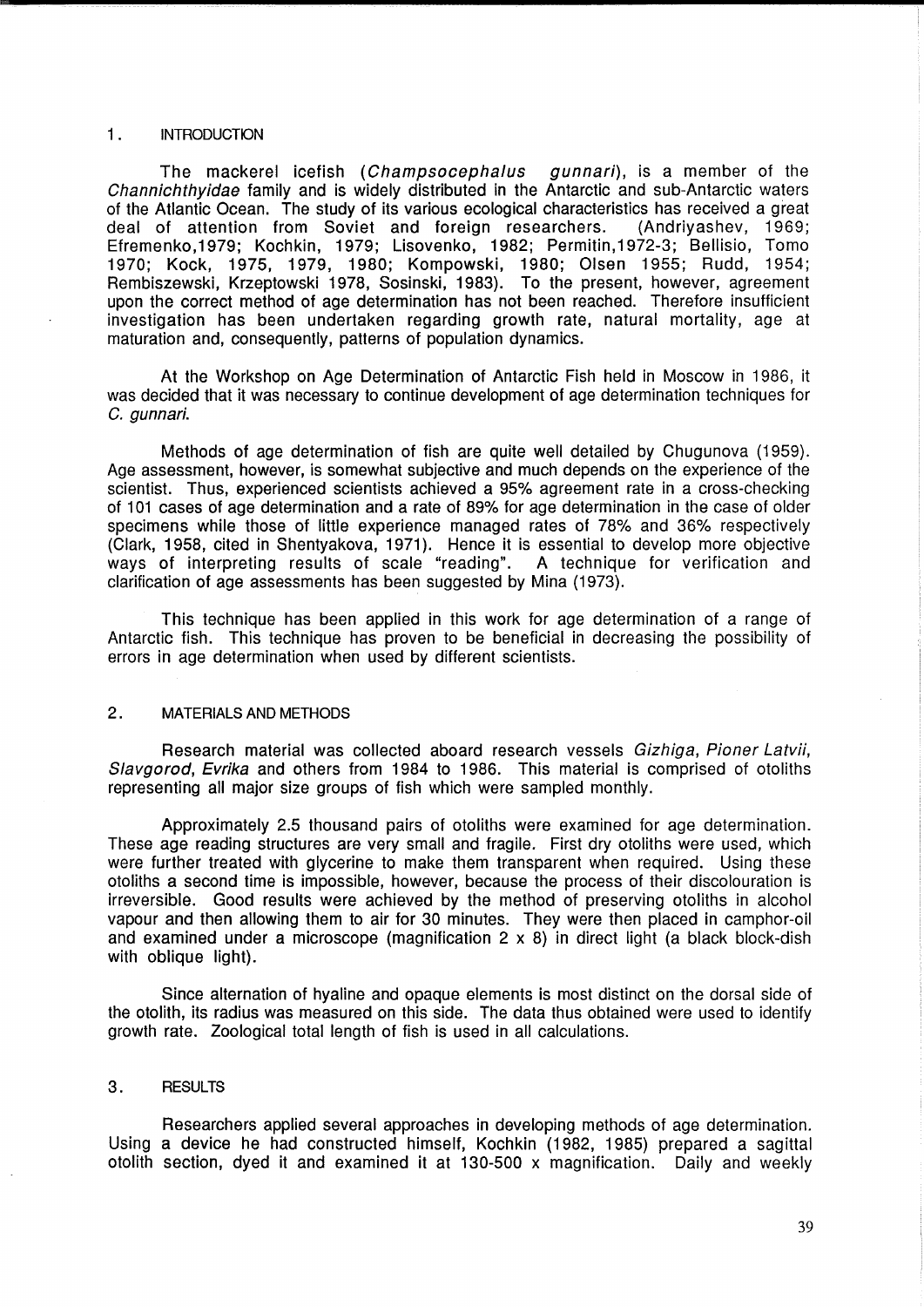growth increments were in this way identified. This method is very time consuming and cannot be applied to the processing of large quantities of material.

In respect of the difficulty of examining individual specimens, the West German scientist, Kock, (Kock, 1981) conducted a graphic analysis of fish length distribution frequency (the Petersen method). In Kock's opinion, this method can only be successfully applied to the first age classes (i.e. fish up to 32 cm long). At the same time he examined otolith ring structures. By superimposing age distribution on a length frequency curve, he obtained a more accurate age assessment for specimens of the first four age classes. Even after cleansing, the centre of otoliths of older specimens remains too opaque to clearly identify first annual elements (AE)\* .

Our first task was to establish the periods over which AE were formed. To this end 20 pairs of otoliths were analysed every month for the period 1984 to 1988. Data obtained from this analysis showed that the formation of AE occurs from June to September (i.e. austral winter). Moreover, depending on year-to-year fluctuations in environmental conditions, the periods of AE formation and the number of specimens with AE around the edges may vary from year to year. According to our observations, the formation of AE generally ends in June for 10%, in July for 40%, in August for 95% and in September for 100% of specimens. Fish otoliths consist mainly of crystals of inorganic calcium carbonate (aragonite) which is impregnated into the organic matrix (wavy protein, known as otolin). The difference in the proportion of organic and inorganic components leads to the alternation of concentric hyaline and opaque areas of the otolith. Opaque areas appear during periods of rapid growth when larger amount of aragonite forms on the otolith surface, while hyaline areas consisting of less aragonite appear during periods of slow growth. The formation of hyaline areas is generally associated with spending of energy for spawning, worsening feeding conditions and decreased metabolic rates due to a drop in water temperature. All of the above are important factors during the formation of AE for  $C$ . *gunnari* and may impact on this process. Fluctuations in the periods of AE formation by year were noted. In order to identify the factor having the most influence upon the changes in growth rate of C, gunnari and hence on the formation of AE, data on the monthly change in modal length of fish, obtained from numerous measurements taken in 1985, 1986, 1987 were summarized.

The growth rate curves for two adjacent year-classes differ significantly (Figure 1a). The growth period in 1985 to 1986 can be divided into periods of slackened growth (July to November 1985 and July to September 1986) and accelerated growth (December to June 1985). A gradual increase in length was observed throughout 1987 with a slight decrease only in September to November.

During the study period from 1985 to 1987, maximum density of krill was observed in 1987, when krill remained available to  $C$ . gunnari even in the autumn. Minimum density of krill on the South Georgia shelf was noted in 1985. An analogous tendency was also observed in the index of stomach fullness of  $C$ . *gunnari* over these years (Figure 1b).

A difference in AE formation was noted on otoliths of fish caught in July, October and November 1987. In July 1986, 50% of specimens had a broad hyaline area around the edges, comparable with the width for the previous annual area while only 5% of specimens taken in July 1987 had this hyaline area. One hundred percent of fish taken in November 1986 showed a slight increase in growth, whereas in November 1987 only a narrow hyaline area around the edges was observed and later, in January 1988 only, the growth increments became clearly visible. This may be explained by the fact that the cessation of growth and

We consider the term "element as a part of an age reading structure which differs from its other parts by one or another characteristic" (suggested by Mina and Klevezal, 1971) to be more appropriate than the term "ring", since it may be of any shape.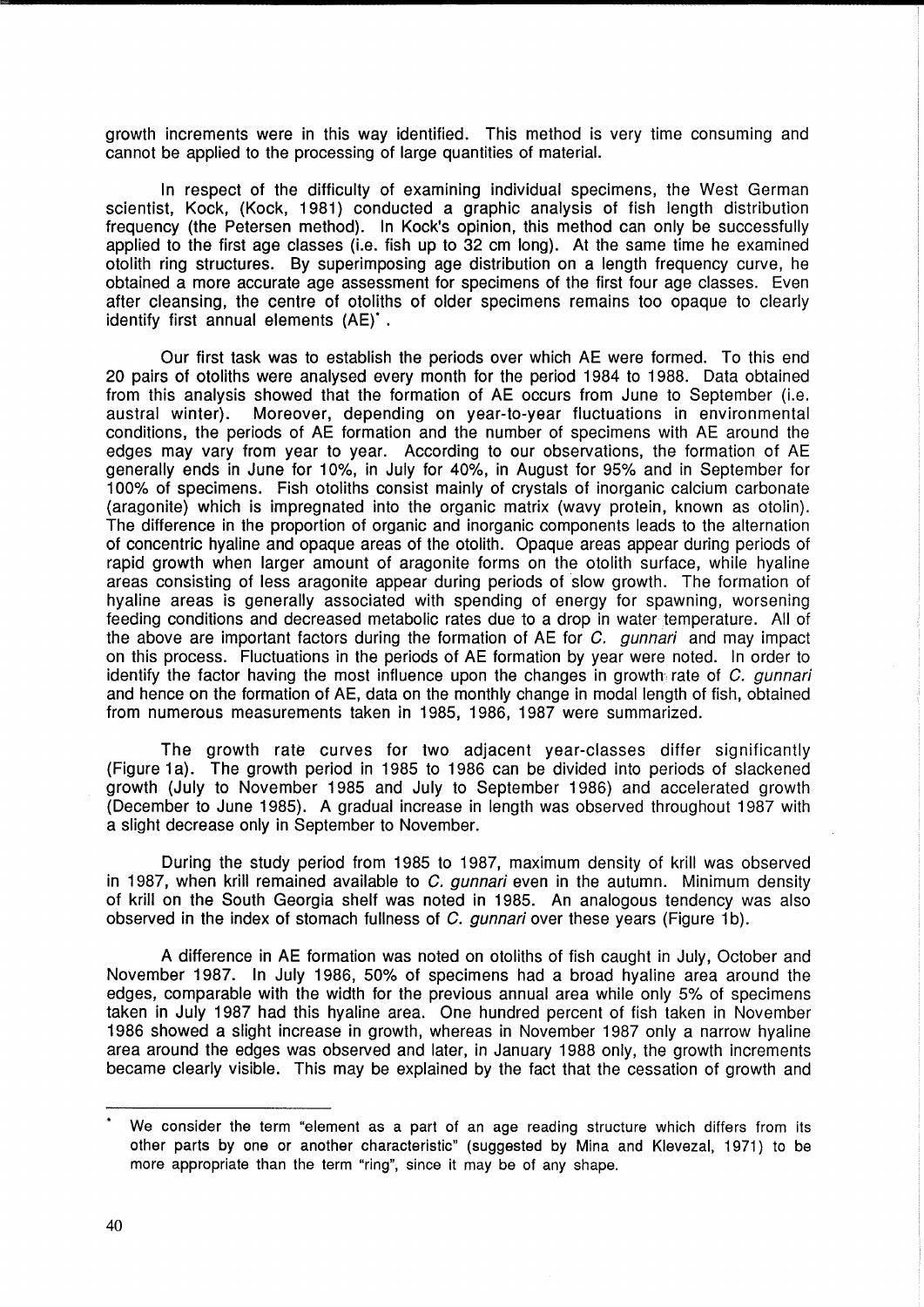consequently, the formation of AE in 1987 probably occurred two months later than usual. The much narrower hyaline area in 1987 when compared to 1985 and 1986 is apparently associated with the shorter period of decreased intensity of metabolism.

Growth rate of C. gunnari is evidently influenced by the density and availability of krill swarms. The periods when krill ceases to be available to fish generally coincide with periods of AE formation which makes it highly likely that these processes are interlinked. A comparison of Figures 1a and 1b demonstrates that a slackening in growth occurred when the index of stomach fullness decreased, and the onset of intense growth was timed to the period of increasing stomach fullness.

Shcherbich (1975) suggested that for age determination of Notothenia rossii, the beginning of the reference year should be 1 July and not 1 January as is the practice for fish in the Northern Hemisphere. The concept of the beginning of the year is a formal one. The formation of AE does not occur simultaneously in various specimens of the same population over the year. There are also year-to-year variations in the dates of its formation.

Study of population dynamics, however, especially with a view to ecosystem modelling using multispecies models, demands standard in the choice of the beginning of the reference year. Since the beginning of the year for many Southern Ocean fish is taken to be 1 July, this date is proposed here for C. gunnari.

As in Kock (1981), length frequency distribution of C. gunnari in catches was used for developing this method. Analyzing data on numerous fish measurements taken from catches in May, July and August 1985 and from trawl census surveys in April/May 1984, facilitates division of fish into distinct size groups related to adjacent age classes. By comparing our material with Kock's data the similarity is evident. We can now determine to which age groups these data refer.

The research of both Soviet and foreign scientists (Efremenko, 1979; Kochkin, 1985; Olsen, 1955; Rembiszewski, 1978; Kock, 1980), in addition to our data from a trawl census survey of the zero age class, clearly demonstrates fish growth in the first year of life (Figure 2). Consequently, towards the end of the first year a length of 9 to 10 cm is reached and the radius of the element formed during this period for a fish of the above length should correspond to the size of the first AE. Therefore, the first group before 1 July (Table 1) refers to the zero age class, the next group refers to the first age class and so on.

According to the length distribution frequency in catches, the fish lengths in July are as follows: first year, 9 to 10 cm; second year, 17 to 18 cm; third year, 24 to 25 cm; fourth year, 29 to 30 cm. Therefore, choosing otoliths of fish taken in July to September and measuring radii from the centre to the edge of otolith gives the most likely position of the first four annual elements (Table 2). This finding will assist in more accurate age determination of cases in doubt.

Taking into consideration the existence of annual fluctuations in the growth rate of C. gunnari, radii of otoliths from 1984 to 1988 were measured and the data are presented in Table 2.

A large volume of age data for 1983 to 1985 was used to verify the reliability of our methods. An age/length key was calculated for the third quarter of the calendar year (i.e. beginning of the reference year) with the help of these data. Using material covering these three years enabled the differences in growth rate for various years to be averaged. For this reason the derived age/length key may not be used in the future for stock assessment of C. gunnari.

In accordance with our method, these annual quarterly keys were calculated using the large amount of materials. In this way mean lengths by age for the South Georgia population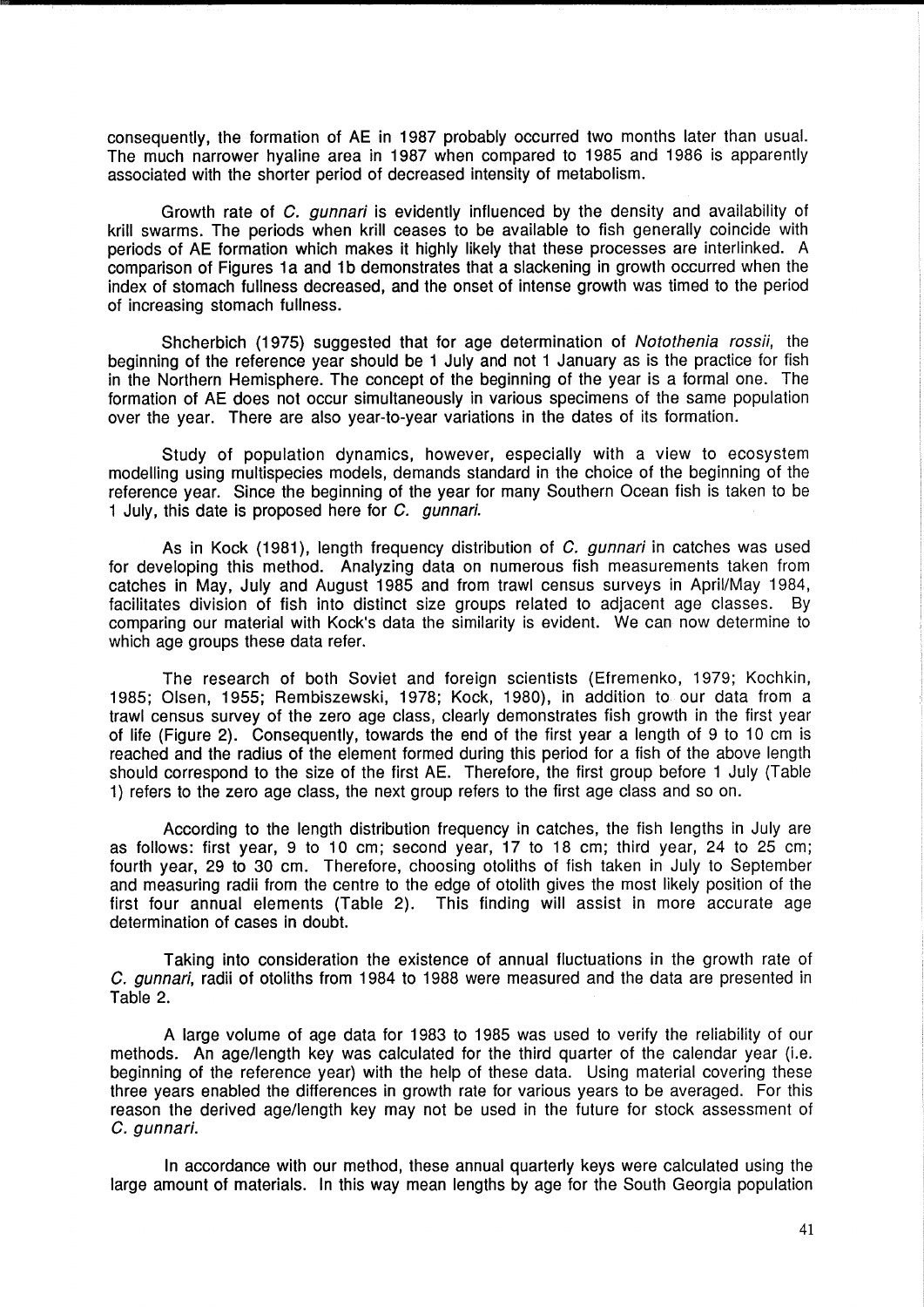were obtained. By comparing these mean lengths with the modal lengths derived from extensive measurements taken annually in the third quarter, the close agreement between these values is evident. The growth of the strong 1983 year class was also monitored by measuring the modal lengths of a large number of specimens (Figure 3). A comparison of mean lengths obtained when determining age with the modal lengths of this year class demonstrates that they are practically identical. Therefore the proposed method can be used for age determination since those elements taken as annual are precisely that.

Differences in mean lengths described in this work and by other authors (Kochkin, 1985; Kock, 1981; Sosinski, 1983) obviously occur due to the fact that intensive fishing in the area is primarily conducted in the fourth quarter, the period in which extensive age data is primarily collected. The modal length of C. gunnari in this period is 26 to 28 cm.

An extensive amount of age determination material is presently being processed by means of the proposed method. The study of age composition of C, quantity from the South Georgia Shelf demonstrated that the predominant fish in this area have a length of 35 to 40 cm and are aged 5 to 7, while individual specimens aged 8 to 9 attain a length of 51 to 53 cm. The largest specimens taken in May 1984 had the following characteristics:

> female - length, 66 cm; weight, 2 400 g; age - 16 male - length, 62 cm; weight, 2 000 g; age - 14

### 4. CONCLUSIONS

- (i) Otoliths can be preserved for age determination by means of treating them in the field and storing in alcohol vapour.
- (ii) Since formation of annual elements occurs during July/August and fry are hatched in August/September, the formal date of birth for C. gunnari can be considered as 1 July.
- $(iii)$  Towards the end of the first year of life the majority of fish reaches 9 to 10 cm in length and the radius of the first annual element is 9 to 15 points of an ocular micrometre. Towards the end of the second year these figures are 17 to 19 cm and 17 to 23 points, for the third year, 23 to 25 cm and 23 to 28 points and for the fourth year, 30 cm and 27 to 35 points.

# **REFERENCES**

- ANDRYASHEV, A.P. 1964. Review of Antarctic fish fauna. Sea Fauna Studies 11 (X). Moscow and Leningrad. "Nauka". pp. 35-386. (In Russian).
- BELLlSIO, N.B. and A.P. TOMO. 1976. Nueva distribucion para Champsocephalus gunnari Lönnberg (Pisces, Channichthyidae). Rev. Mus. Argent. Cienc. Nat., 10 (7): 105-111.
- CHUGUNOVA, N.I. 1959. Methods of Studying Fish Age and Growth, "Sovetskaya Nauka", Moscow. pp. 6-33. (In Russian).
- EFREMENKO, V.1. 1979. Description of larvae of six species of the family Channichthyidae from the Scotia Sea. Voprosy ikhtiologii, Vol. 19, No. 3 (116): 458-469. (In Russian).
- FROLKINA, ZH.A. 1977. On age determination technique for *Dissostichus eleginoides*. Tr. AtlantNIRO, Kaliningrad, Vol. XXIII. pp. 64-69. (In Russian).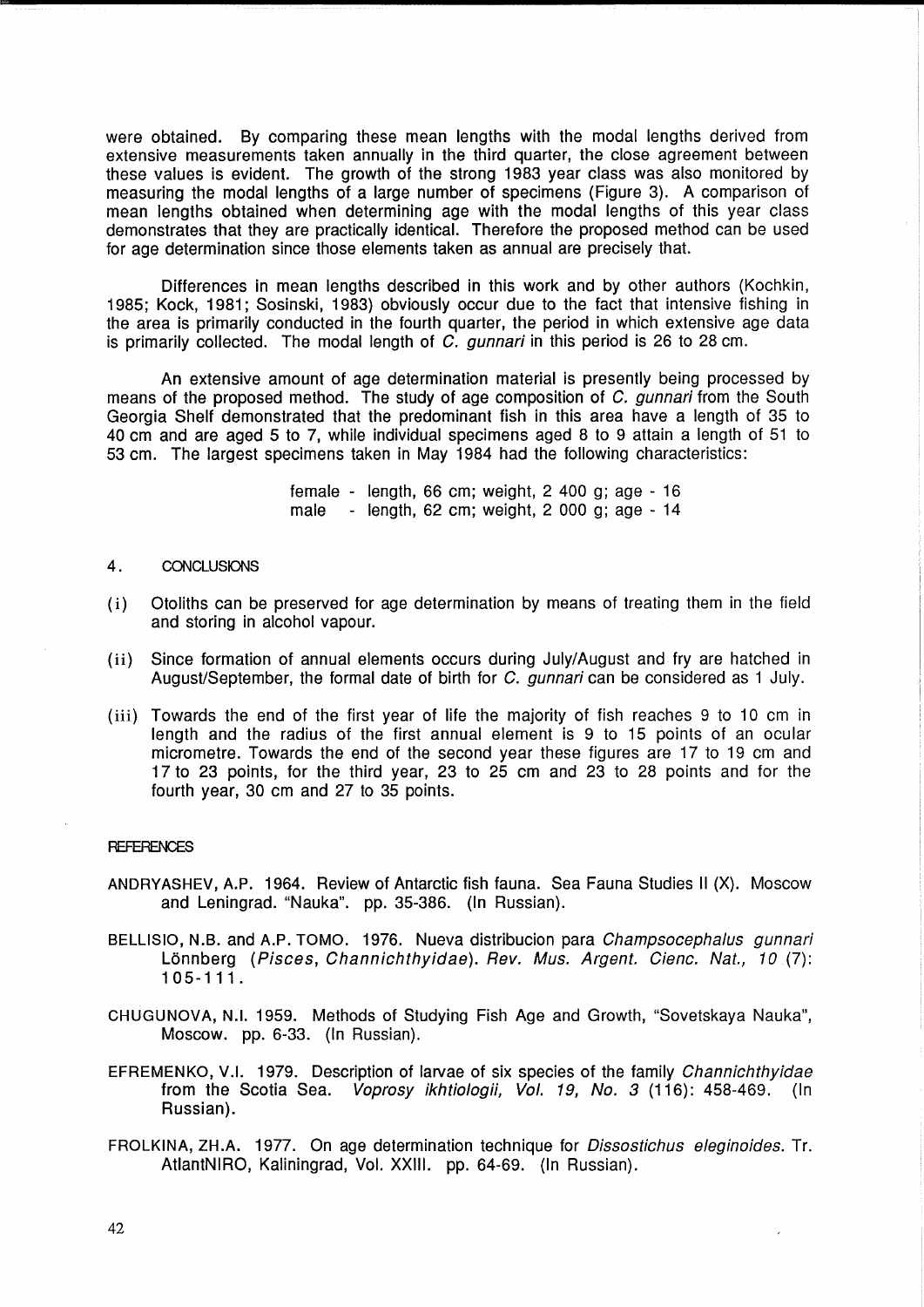- KOCHKIN, P.N. 1979. Morphological characteristics of Champsocephalus gunnari Lonnberg (Channichthyidae). Voprosy ikhtiologii, Vo/. 19, No. 1 (114). (In Russian).
- KOCHKIN, P.N. 1985. Analysis of determining of age reading structures and linear growth of Champsocephalus gunnari Lönnberg (Channichthyidae) Voprosy ikhtiologii, Vol. 25<br>(5): 834-843. (In Russian).  $(5): 834 - 843.$
- KOCK, K.-H. 1975. Verbreitung und Biologie der wichtigsten Nutzfischarten der Antarktis. Nutt. Inst. Seefisch. Hamburg, 16: 1-75.
- KOCK, K.-H. 1979. On the fecundity of *Champsocephalus gunnari* Lönnberg, 1905 and Chaenocephalus aceratus Lönnberg, 1906 (Pisces, Channichthyidae) off South Georgia Island. Meerforsch., 27 (3): 177-185.
- KOCK, K.-H. 1981. Fischereibiologische Untersuchungen an drei antarktischen Fischarten: Champsocephalus gunnari Lönnberg, 1905 und Chaenocephalus aceratus Lönnberg, 1906 und Pseudochaenichthys georianus Norman, 1937 (Notothenioidei, Channichthyidae). In: Mitteilungen aus dem Inst. für Fischerei. Hamburg, H. 32: 228.
- KOMPOWSKI, A. 1980. On feeding of *Champsocephalus qunnari* Lönnberg, 1905 (Pisces, Channichthyidae) off South Georgia and Kerguelen Islands. Acta Ichthyologica et Pisc., 10 (1): 25-43.
- LISOVENKO, L.A. 1982. On the reproduction of *Champsocephalus gunnari* in the areas of South Georgia and the South Orkney Islands. Bibl. ukaz. VINITI depon. rukop. Estestvennye i tochnye nauki, tekhnika, No 10. (132) (402 rkh -0 82). pp. 1-79. (In Russian).
- MINA, M.V. 1973. A method for objective and precise assessments of fish age, in particular Kamchatka Trout. Voprosy ikhtiologii, vol. 13, No. 1 (78), Moscow, "Nauka". p. 103. (In Russian).
- OLSEN, S. 1955. A contribution to the systematics and biology of channichthyid fish off South Georgia. Nytt. Mag. Zool. Oslo. 3: 79-93.
- PERMITIN, YU.E. 1973. Fecundity and reproductive biology of the families Channichthyidae, Muraenolepidae and Bathydraconidae of the Scotia Sea (Antarctica). Voprosy icktiologii, Vol. 13, No. 2 (79): 245-258. (In Russian).
- REMBISZEWSKI, J.M., M. KRZEPTOWSKI and T.B. LlNKOWSKI. 1978. Fish (Pisces) as by-catch in krill fisheries (Euphasiacea, Crustacea). Pol. Arch. Hydrobiol. 25 (3): 677-695.
- RUDD, J.T. 1954. Vertebrates without eritrocytes and blood pigment. Nature, 173: 848-850.
- SHENTYAKOVA, L.F. 1971. Contemporary methods of reverse calculation to determine fish growth from scales. Using Inland Reservoirs for Fisheries Development. Review, TsNIITEIRKh. Moscow, No. 8: 10. (In Russian).
- SHCHEBRICH, L.V. 1975. On age determination of Notothenia rossii in the southwest Atlantic. Voprosy ikhtiologii, Vol. 15, No. 1., Moscow, "Nauka". pp. 94-100. (In Russian).
- SOSINSKI, J. 1983. Comparative biology of Champsocephalus gunnari Lonnberg, 1905 from the Antarctic. Biul. Morsk. Inst. Ryb., 5-6: 36-40.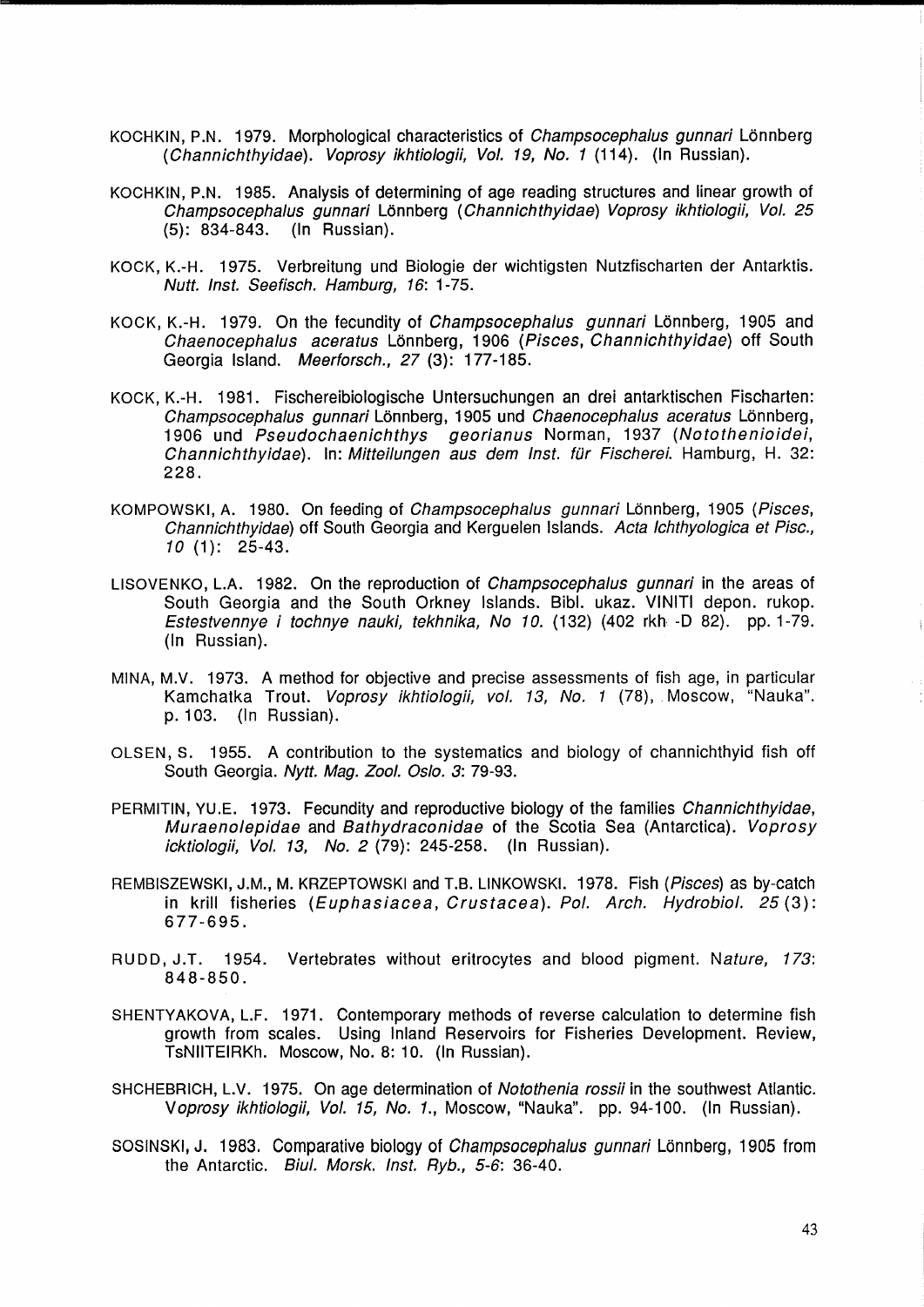| Kock     | Our Data            |                      |                          |                        |                          |  |
|----------|---------------------|----------------------|--------------------------|------------------------|--------------------------|--|
| December | 1981<br>March-April | 1984<br>May<br>April |                          | 1985<br>July<br>August |                          |  |
| 5.6      | $\blacksquare$      | 9.5                  | $\overline{\phantom{0}}$ | 9.4                    | $\overline{\phantom{a}}$ |  |
| 15.4     | 18.2                | 18.0                 | $\blacksquare$           | 17.0                   | 17.0                     |  |
| 22.6     | 25.5                | 25.0                 | 22.0                     | 24.0                   | 24.0                     |  |
|          |                     |                      | 23.0                     | 25.0                   | 25.0                     |  |

Table 1: Comparison of Kock's (1981) and our data (1984, 1985) on modal lengths of various linear (age) groups.

Table 2: Radii of fish otoliths having annual rings around the edges and sizes of annual elements of the first four age groups.

| Age-groups                                                    |          | 2         | 3         | 4         |
|---------------------------------------------------------------|----------|-----------|-----------|-----------|
| Size groups (cm)                                              | $9 - 11$ | $17 - 19$ | $23 - 25$ | 30        |
| Otolith radii<br>(oc. micr. points)                           | $9 - 12$ | $18 - 22$ | $25 - 27$ | $32 - 34$ |
| Radii of elements<br>taken to be annual<br>(oc. micr. points) | $9 - 15$ | $17 - 23$ | $23 - 28$ | $27 - 35$ |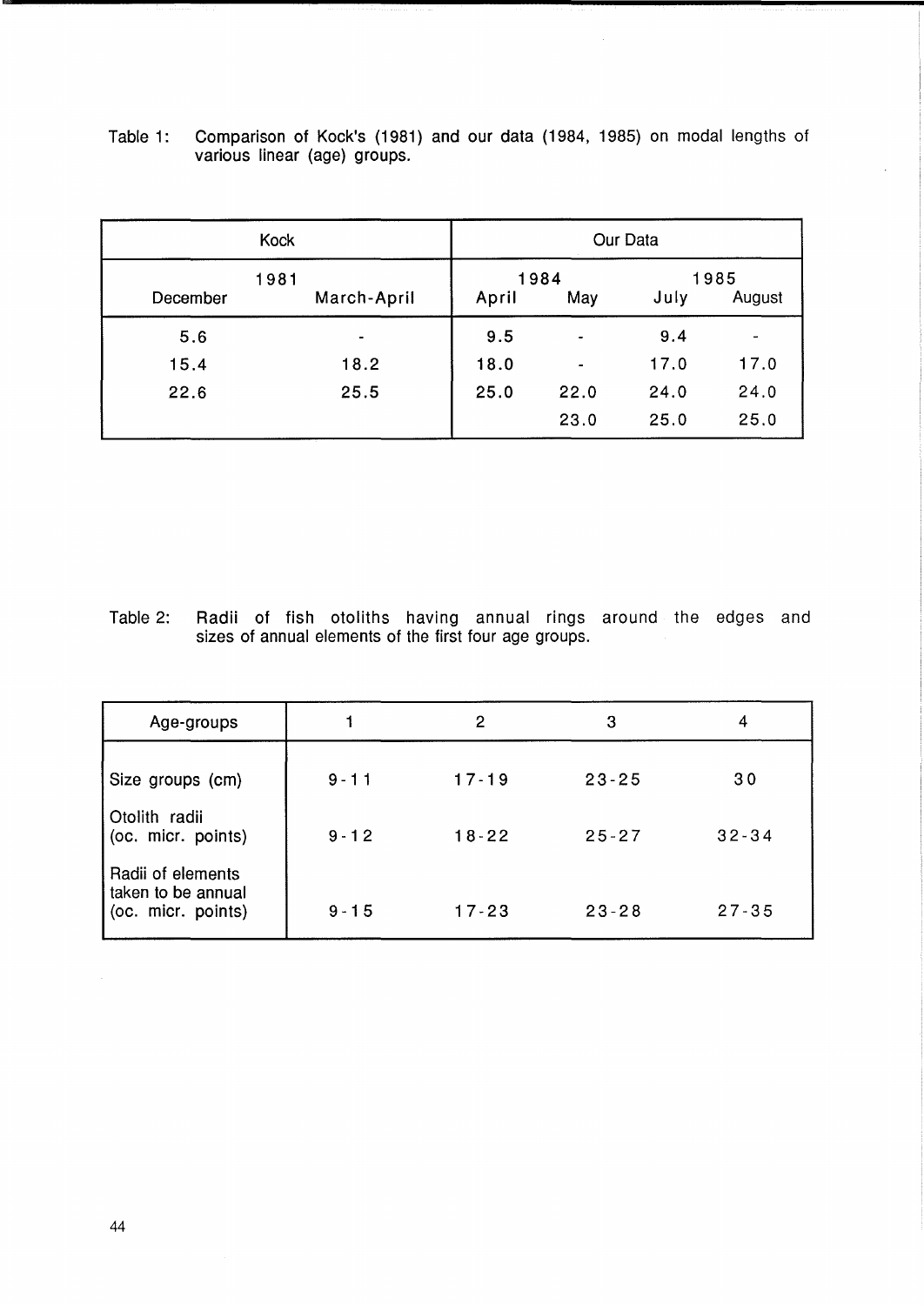| Length (cm)                                                                                                                                                                                                                                                                                                                                               | Age in years                                                                                              |                                                                                            |                                                                                                                                                        |                                                                                                   |                                                              |                                                      |                                                                   |       |
|-----------------------------------------------------------------------------------------------------------------------------------------------------------------------------------------------------------------------------------------------------------------------------------------------------------------------------------------------------------|-----------------------------------------------------------------------------------------------------------|--------------------------------------------------------------------------------------------|--------------------------------------------------------------------------------------------------------------------------------------------------------|---------------------------------------------------------------------------------------------------|--------------------------------------------------------------|------------------------------------------------------|-------------------------------------------------------------------|-------|
|                                                                                                                                                                                                                                                                                                                                                           | 1                                                                                                         | $\overline{2}$                                                                             | $\overline{3}$                                                                                                                                         | $\overline{4}$                                                                                    | $\sqrt{5}$                                                   | 6                                                    | $\overline{7}$                                                    | 8     |
| 7<br>8<br>9<br>$10$<br>11<br>$12$<br>$13$<br>$14$<br>$15$<br>$16$<br>17<br>$\overline{18}$<br>19<br>20<br>21<br>22<br>$\overline{2}3$<br>24<br>$\begin{array}{c} 25 \\ 26 \end{array}$<br>27<br>$2\,8$<br>29<br>$3\,0$<br>31<br>32<br>33<br>34<br>35<br>36<br>37<br>$3\,8$<br>$3\,9$<br>40<br>41<br>42<br>43<br>44<br>45<br>46<br>47<br>48<br>$\mathsf n$ | $\begin{array}{c} 8 \\ 16 \\ 54 \end{array}$<br>39<br>31<br>$\begin{array}{c} 26 \\ 5 \end{array}$<br>179 | 1<br>$\bf 8$<br>19<br>44<br>$50$<br>48<br>36<br>$2\,0$<br>11<br>$\overline{7}$<br>3<br>247 | $\overline{\mathbf{4}}$<br>$\begin{array}{c} 22 \\ 37 \end{array}$<br>41<br>46<br>52<br>36<br>22<br>14<br>$\begin{array}{c} 7 \\ 1 \end{array}$<br>282 | $\begin{array}{c} 2 \\ 2 \\ 16 \end{array}$<br>27<br>30<br>44<br>59<br>31<br>$\frac{5}{2}$<br>218 | 1<br>3<br>10<br>35<br>35<br>31<br>31<br>21<br>10<br>1<br>178 | 24792<br>$\begin{array}{c} 2 \\ 1 \end{array}$<br>27 | $\frac{1}{2}$<br>$\mathbf{1}$<br>$\mathbf{1}$<br>$\boldsymbol{9}$ | 13217 |
| $\boldsymbol{\mathsf{L}}$                                                                                                                                                                                                                                                                                                                                 | 9.98                                                                                                      | 18.73                                                                                      | 24.37                                                                                                                                                  | 29.02                                                                                             | 34.80                                                        | 38.61                                                | 43.94                                                             | 46.48 |

Table 3: Age/length keys for C. gunnari from the South Georgia Shelf (July to September).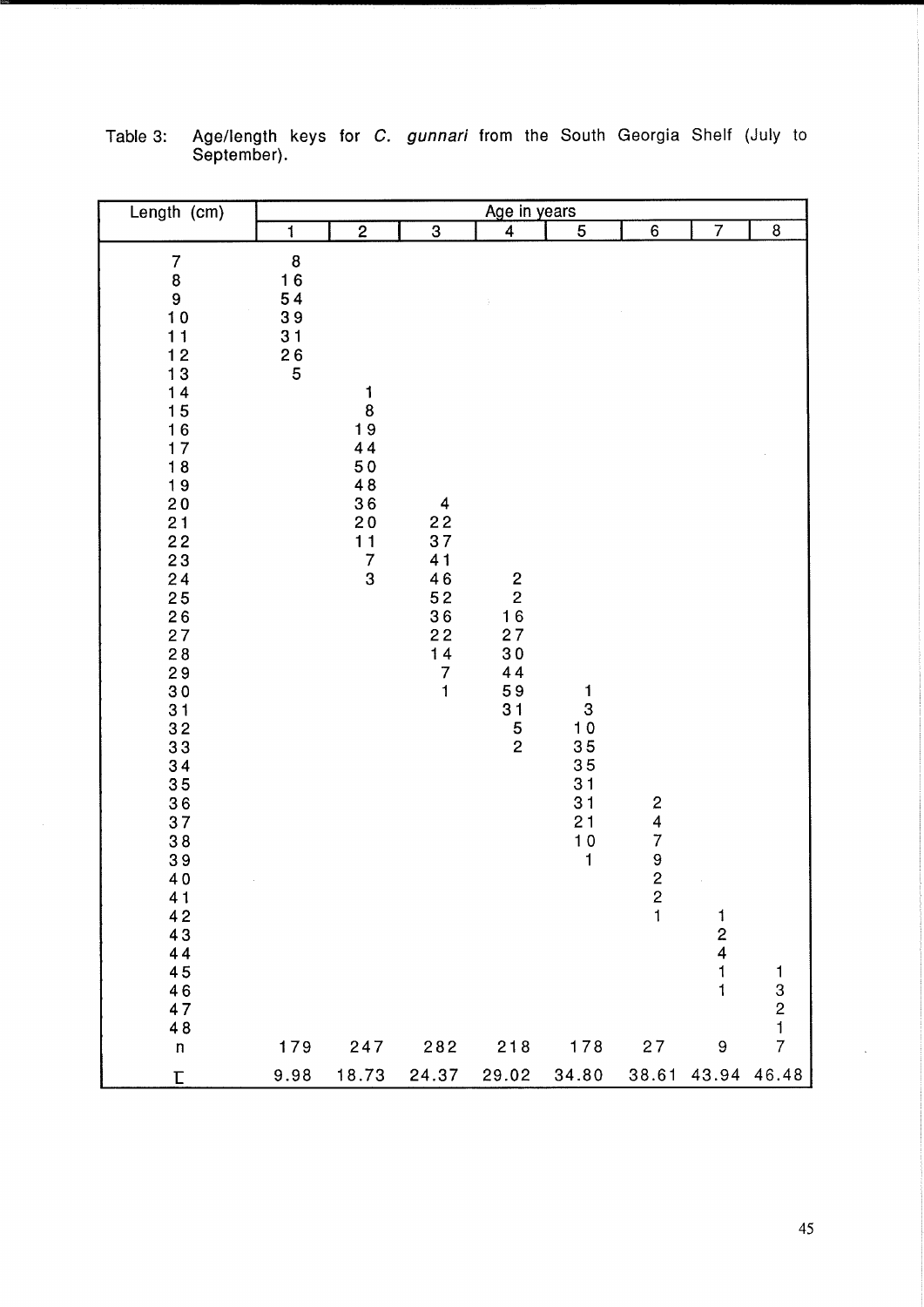

Figure 1: Growth rate of C. gunnari. Data obtained from extensive measurements in 1985, 1986 and 1987 (a).

Level of stomach contents for the same period (b).

1985-1986  $-1987$ 





 $\hat{\mathcal{A}}$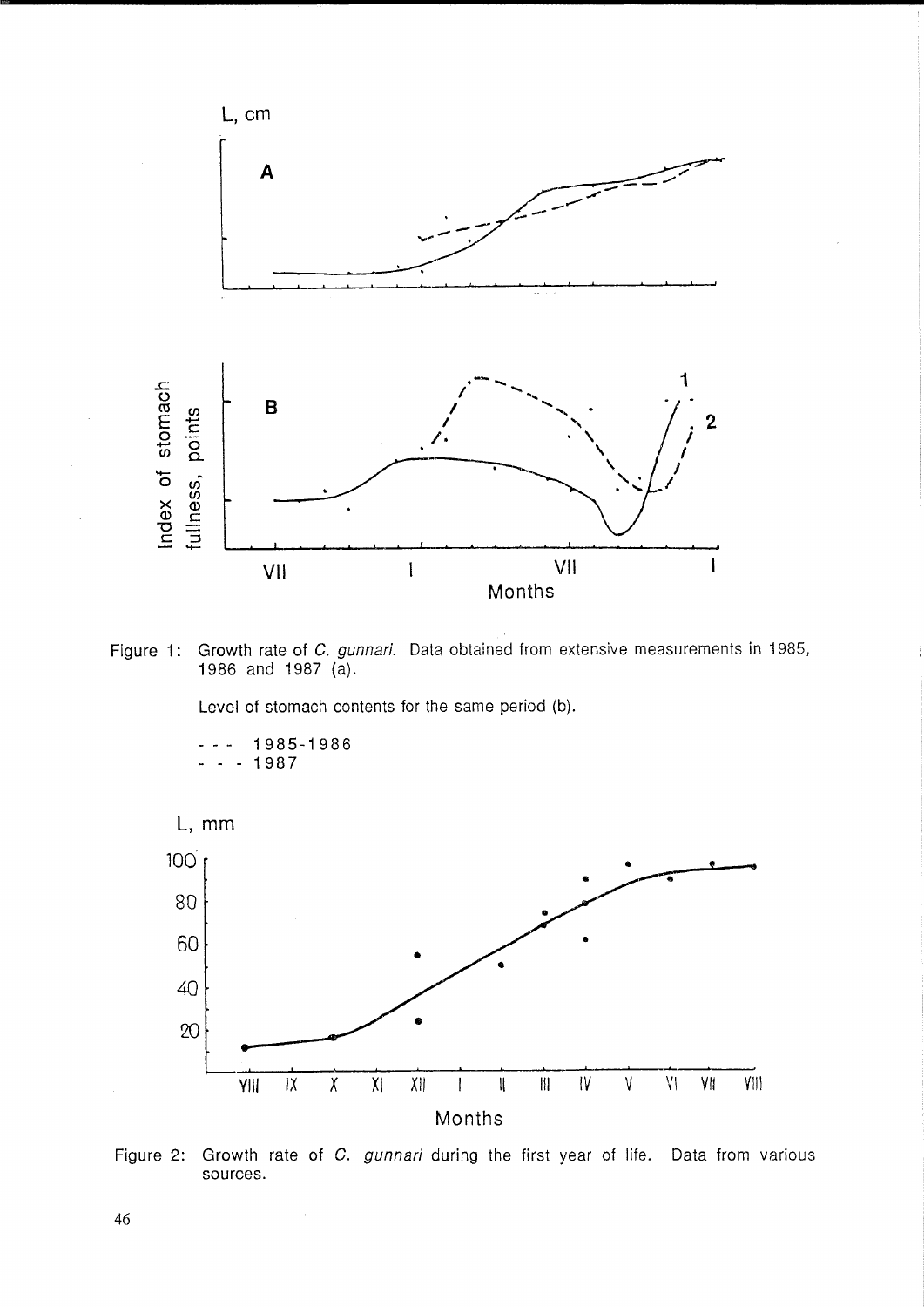

Figure 3: Growth of 1983 year-class using length frequency distribution data from catches.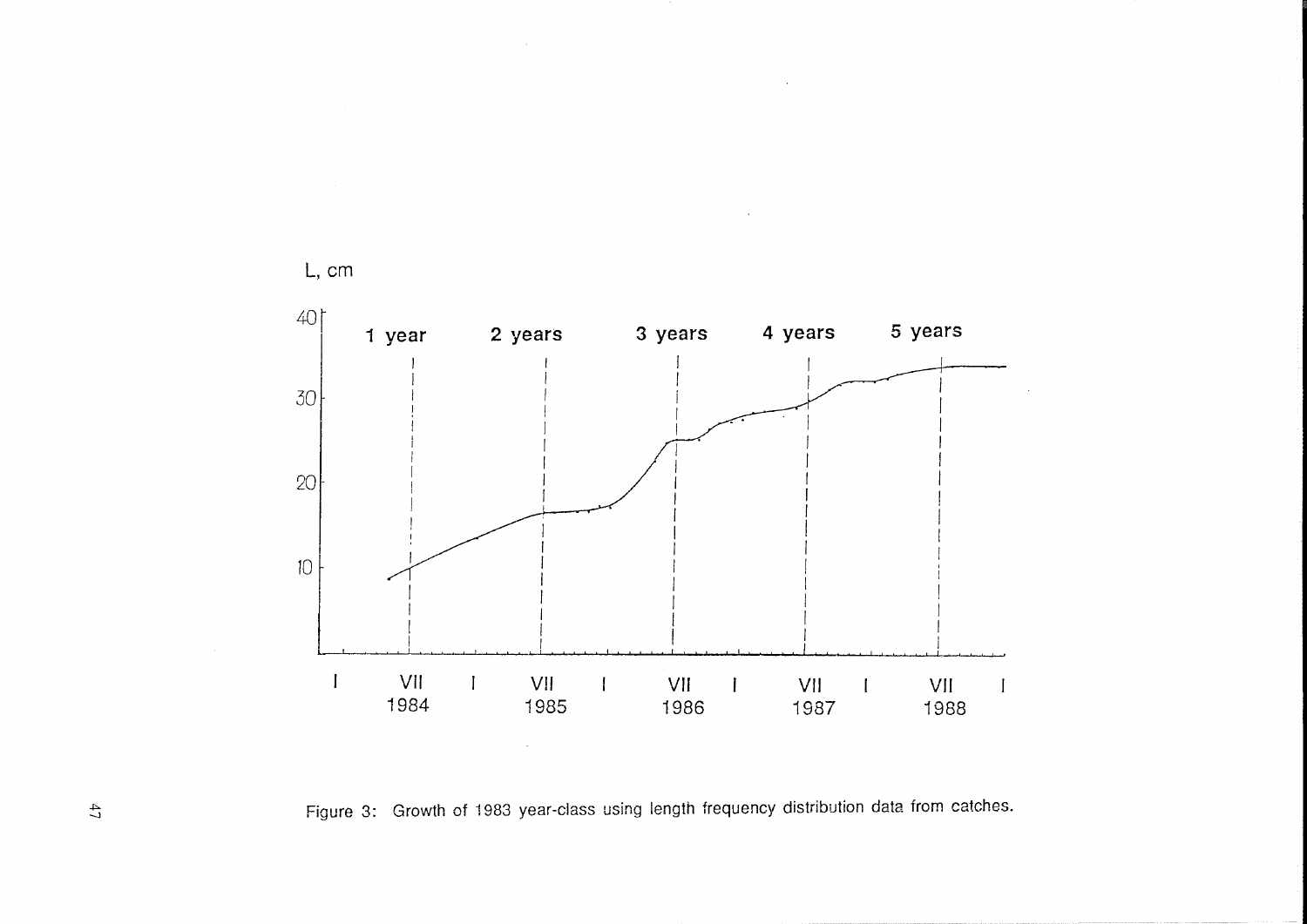# Liste des tableaux

- Tableau 1: Comparaison entre les données de Kock (1981) et les nôtres (1984, 1985) sur les longueurs modales de diverses classes (d'âge) linéaires.
- Tableau 2: Rayon des otolithes de poissons cerclés d'anneaux annuels et taille des éléments annuels des quatre premières classes d'âge.
- Tableau 3: Clefs âges-Iongueurs pour C. qunnari du plateau de la Géorgie du Sud (de juillet à septembre).

# Liste des figures

Figure 1: Taux de croissance de C. gunnari. Données obtenues à partir de mesurages approfondis en 1985, 1986 et 1987 (a).

Niveau des contenus stomacaux pendant la même période (b).

1985-1986 ---1987

- Figure 2: Taux de croissance de C. gunnari pendant la première année de vie. Données provenant de sources diverses.
- Figure 3: Croissance de la classe d'âge de 1983, utilisant les données sur la distribution des frequences des longueurs provenant des captures.

# Список таблиц

- Таблица 1: Сравнение данных Кока (1981 г.) и наших данных (1984,1985 гг.) по модальной длине различных линейных (возрастных) групп.
- Таблица 2: Радиусы отолитов рыбы с внешними годовыми кольцами и размеры годовых колец у первых четырех возрастных групп.
- Таблица 3: Размерно-возрастные ключи для *С. gunnari* на шельфе Южной Георгии (июль-сентябрь).

### Список рисунков

P<sub>HC</sub>y<sub>HOK</sub> 1: Темп роста С. gunnari. Данные, полученные на основе обширных измерений в 1985, 1986, и 1987 гг. (а).

Уровень содержимого желудка за тот же период (b).

1985-1986 r. 1987 r.  $\frac{1}{2}$  and  $\frac{1}{2}$ 

- 
- PHCYHOK 2: Темп роста С. gunnari в течение первого года жизни. Данные из разных источников.
- P<sub>HC</sub>y<sub>HOK</sub> 3: Рост годового класса 1983 г. при использовании полученных данных по частотному распределению длин в уловах.